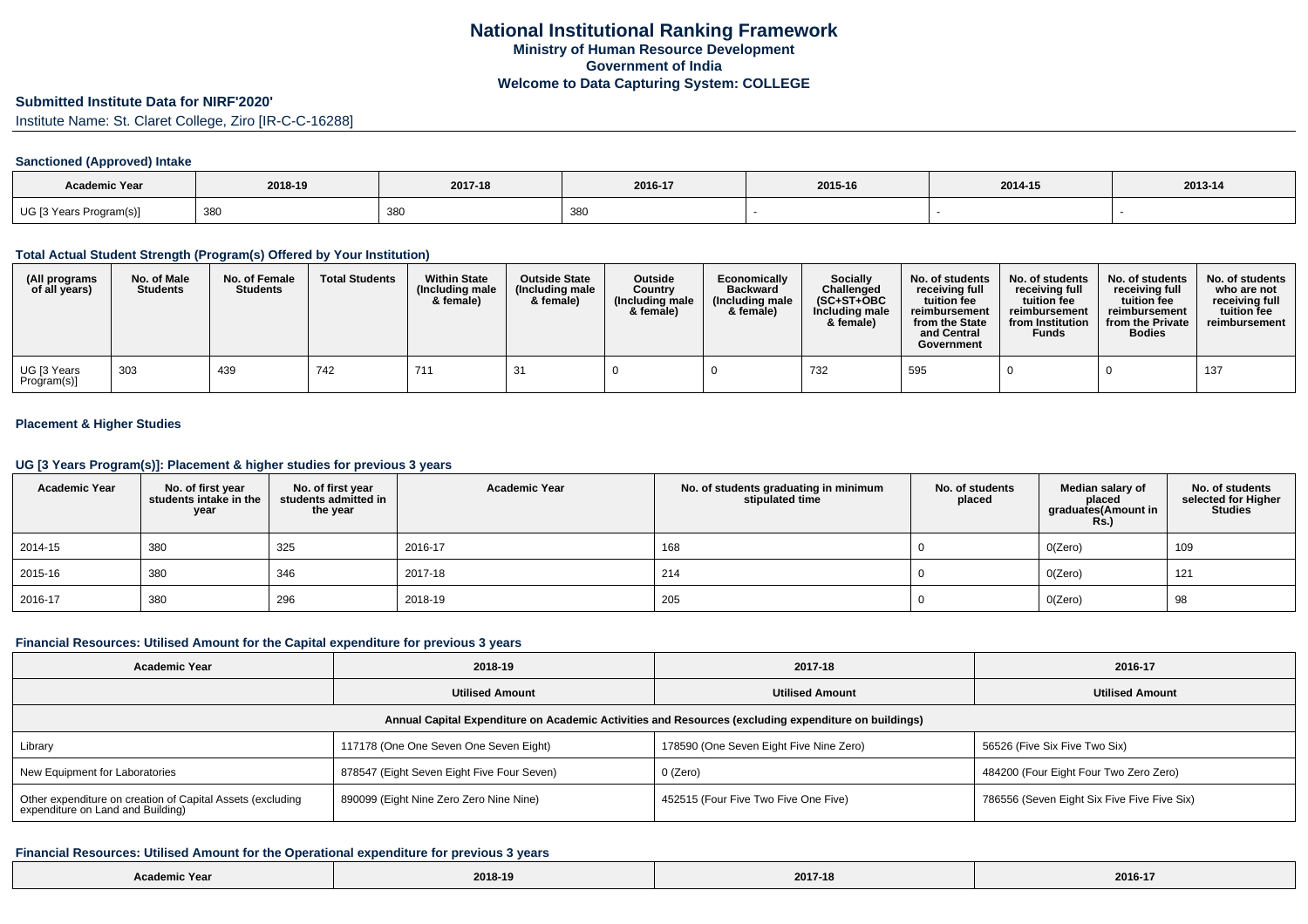|                                                                                                                                                                                                 | <b>Utilised Amount</b>                           | <b>Utilised Amount</b>                         | <b>Utilised Amount</b>                     |  |  |  |  |  |  |
|-------------------------------------------------------------------------------------------------------------------------------------------------------------------------------------------------|--------------------------------------------------|------------------------------------------------|--------------------------------------------|--|--|--|--|--|--|
| <b>Annual Operational Expenditure</b>                                                                                                                                                           |                                                  |                                                |                                            |  |  |  |  |  |  |
| Salaries (Teaching and Non Teaching staff)                                                                                                                                                      | 12028239 (One Two Zero Two Eight Two Three Nine) | 8881674 (Eight Eight Eight One Six Seven Four) | 7610010 (Seven Six One Zero Zero One Zero) |  |  |  |  |  |  |
| Maintenance of Academic Infrastructure or consumables and<br>other running expenditures (excluding maintenance of hostels<br>and allied services, rent of the building, depreciation cost, etc) | 760297 (Seven Six Zero Two Nine Seven)           | 386283 (Three Eight Six Two Eight Three)       | 642797 (Six Four Two Seven Nine Seven)     |  |  |  |  |  |  |
| Seminars/Conferences/Workshops                                                                                                                                                                  | 194220 (One Nine Four Two Two Zero)              | 325129 (Three Two Five One Two Nine)           | 289139 (Two Eight Nine One Three Nine)     |  |  |  |  |  |  |

# **PCS Facilities: Facilities of physically challenged students**

| 1. Do your institution buildings have Lifts/Ramps?                                                                                                        | Not available |
|-----------------------------------------------------------------------------------------------------------------------------------------------------------|---------------|
| 2. Do your institution have provision for walking aids, includingwheelchairs and transportation from one building to another for<br>handicapped students? | No            |
| 3. Do your institution buildings have specially designed toilets for handicapped students?                                                                | Not available |

## **Awards Details**

| 1. How many faculty member of your institution have received highly reputed national/international awards/recognition from central<br>government agencies in the previous academic year 2018-19 |  |
|-------------------------------------------------------------------------------------------------------------------------------------------------------------------------------------------------|--|
| 2. How many students of your institution have won international awards in the previous academic year 2018-19                                                                                    |  |

# **Faculty Details**

| Srno            | Name                      | Age | Designation            | Gender | Qualification   | <b>Experience (In</b><br>Months) | <b>Is Associated</b><br><b>Last Year</b> | Currently<br>working with<br>institution? | <b>Joining Date</b> | <b>Leaving Date</b>      | <b>Association type</b> |
|-----------------|---------------------------|-----|------------------------|--------|-----------------|----------------------------------|------------------------------------------|-------------------------------------------|---------------------|--------------------------|-------------------------|
|                 | Dr Bhaboklang<br>Sohkhlet | 35  | Assistant<br>Professor | Male   | Ph.D            | 132                              | Yes                                      | Yes                                       | 05-09-2008          | $\overline{a}$           | Regular                 |
| 2               | Tame Ramya                | 33  | Assistant<br>Professor | Male   | <b>NET</b>      | 41                               | Yes                                      | No                                        | 07-07-2015          | 26-12-2018               | Regular                 |
| 3               | Angi Nomasay<br>Yobin     | 26  | Assistant<br>Professor | Female | <b>NET</b>      | 18                               | Yes                                      | No                                        | 01-07-2017          | 26-12-2018               | Regular                 |
| $\overline{4}$  | <b>Tailang Rillung</b>    | 31  | Lecturer               | Female | M.A.(Economics) | 45                               | Yes                                      | Yes                                       | 01-08-2015          | $\sim$                   | Adhoc /<br>Contractual  |
| $5\overline{5}$ | Chow Khanseng<br>Manang   | 30  | Assistant<br>Professor | Male   | <b>SLET</b>     | 20                               | Yes                                      | Yes                                       | 01-09-2017          | $\overline{\phantom{a}}$ | Regular                 |
| 6               | Sonisha Rimai<br>Syiem    | 40  | Assistant<br>Professor | Female | <b>NET</b>      | 169                              | Yes                                      | Yes                                       | 01-07-2005          | $\sim$                   | Regular                 |
| $\overline{7}$  | Dr Riggon Nyicyor         | 32  | Assistant<br>Professor | Male   | Ph.D            | 25                               | Yes                                      | No                                        | 01-07-2017          | 31-08-2019               | Regular                 |
| 8               | Alphonsa Haokip           | 41  | Lecturer               | Female | M.A             | 11                               | Yes                                      | No                                        | 02-07-2018          | 30-06-2019               | Adhoc/<br>Contractual   |
| 9               | Sangeeta Magar            | 27  | Lecturer               | Female | M.A             | 42                               | Yes                                      | Yes                                       | 27-01-2016          | $\overline{\phantom{a}}$ | Adhoc/<br>Contractual   |
| 10              | Junu Elapra               | 26  | Lecturer               | Female | M. Phil         | 25                               | Yes                                      | Yes                                       | 01-07-2017          | $\overline{\phantom{a}}$ | Adhoc/<br>Contractual   |
| 11              | <b>Shiny George</b>       | 43  | Lecturer               | Female | M.A             | 47                               | Yes                                      | No                                        | 01-07-2015          | 30-06-2019               | Adhoc/<br>Contractual   |